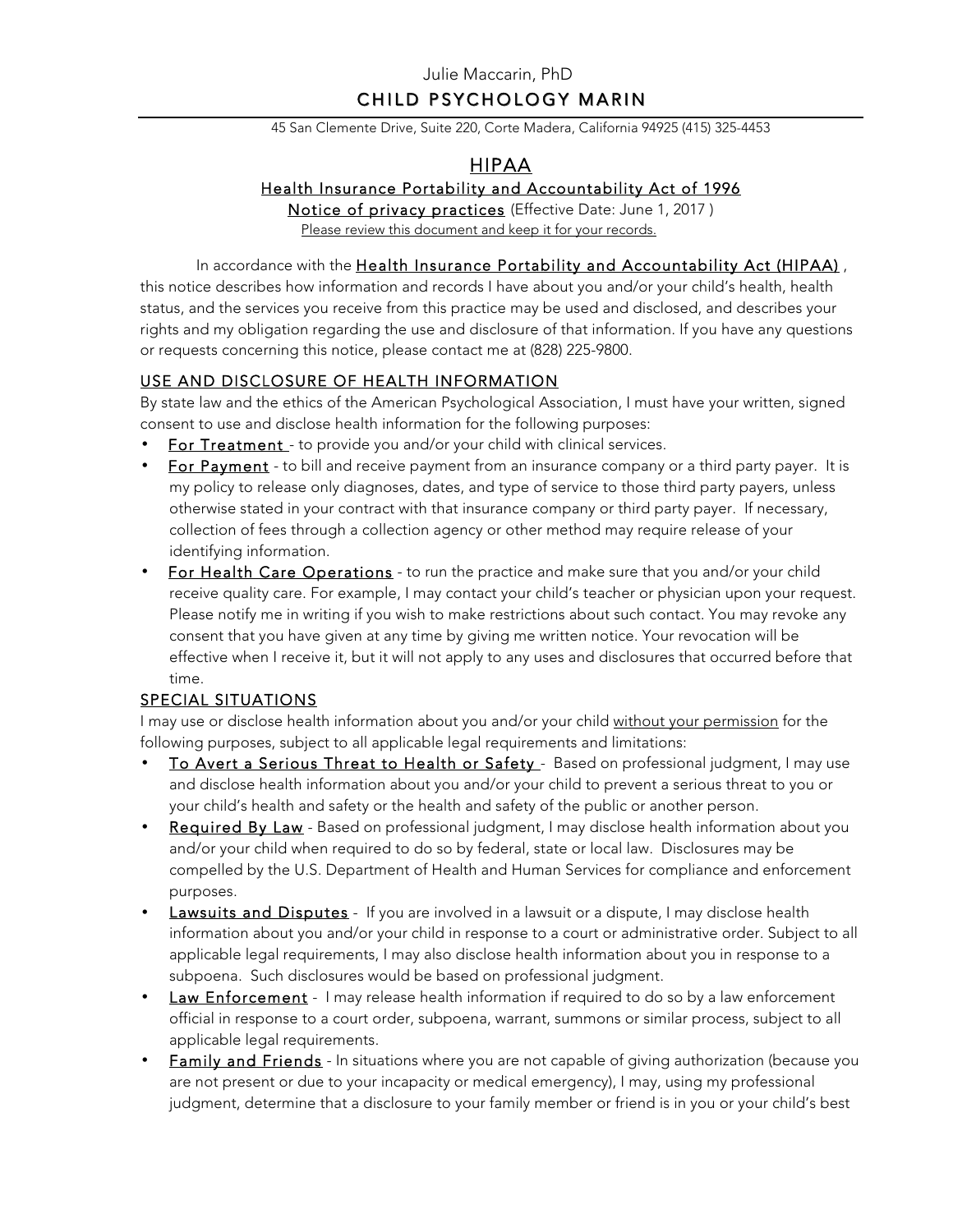interest. In that situation, I would disclose only health information relevant to the person's involvement in your or your child's care.

### ADDITIONAL DISCLOSURES

 Under HIPAA regulation, additional disclosures may be requested for the following purposes, however information for these purposes will not be disclosed without your authorization; and may be contrary to state law. You should be aware that once information leaves this practice it could be used by others in ways that are beyond my control. These purposes include:

- Public Health Risks. Health information about you and/or your child may be disclosed for public health reasons in order to prevent or control disease, injury or disability; or report births, deaths, suspected abuse or neglect, non-accidental physical injuries, reactions to medications or problems with products.
- Health Oversight Activities. Health information about you and/or your child may be disclosed to a health oversight agency for audits, investigations, inspections, or licensing purposes. These disclosures may be necessary for certain state and federal agencies to monitor the health care system, government programs, and compliance with civil rights laws.
- Information Not Personally Identifiable. Health information about you and/or your child may be disclosed in a way that does not personally identify you or reveal who you are.

### AUTHORIZATION FOR DISCLOSURE OF HEALTH INFORMATION

Your child's health information will not be used or disclosed by me for any purpose other than those identified in the previous sections, without your specific, written authorization. If you authorize me to use or disclose health information about you and/or your child, you may revoke that authorization, by informing me of the reasons for your revocation, in writing at any time. If you revoke your authorization, I will no longer use or disclose information about you and/or your child for the reasons covered by your written authorization, but I cannot revoke any uses or disclosures previously made with your permission. YOUR RIGHTS REGARDING HEALTH INFORMATION ABOUT YOU OR YOUR CHILD

You have the following rights regarding health information I maintain about you:

- Right to Inspect and Copy. You have the right to inspect and copy your child's health information, such as printed forms, insurance documents and billing records. You do not have the right to inspect or copy psychotherapy notes or information compiled in reasonable anticipation of, or for use in a civil, criminal, or administrative action or proceeding. You must submit a written request to me in order to inspect and/or receive a copy of your child's health information. If you request a copy of the information, there may be a fee for the costs of copying, mailing or other associated supplies. I have the right to deny your request to inspect and/or copy this information in certain limited circumstances, in which case you may ask that the denial be reviewed. If such a review is required by law, I am required to select a licensed health care professional to review your request and my denial and I will comply with the outcome of that review.
- Right to Amend. If you believe health information I have about you and/or your child is incorrect or incomplete, you have the right to request an amendment. To do so, you must submit a clear written statement of the amendment you request. I may deny this request if it is not in writing or does not include a reason to support the request. In addition, I can not amend information that:
	- o I did not create, unless the person or entity that created the information is no longer available to make the amendment
	- o is not part of the health information that I keep
	- o is information that is not part of the record which you have inspected or copied
	- o is accurate and complete
- Right to an Accounting of Disclosures. You have the right to request an "accounting of disclosures." This is an accounting of information regarding disclosures that I have made about your child for purposes other than treatment, payment and health care operations. To obtain this information, you must submit your request in writing to me. Your request must state a time period, which may not be longer than six years and may not include dates before April 14, 2003. Your request should indicate in what form you want the